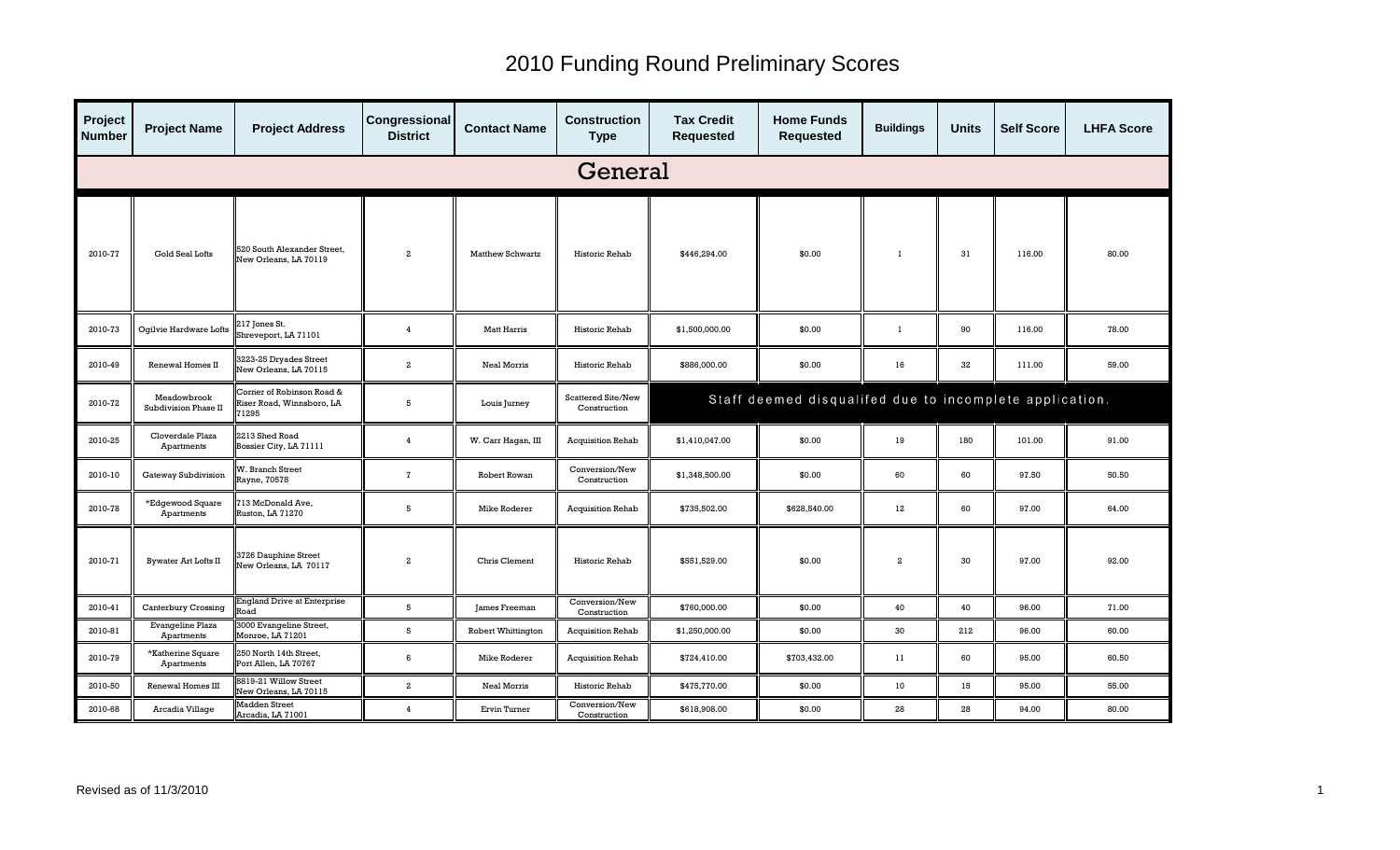| Project<br><b>Number</b> | <b>Project Name</b>                       | <b>Project Address</b>                                        | Congressional<br><b>District</b> | <b>Contact Name</b>       | <b>Construction</b><br><b>Type</b>          | <b>Tax Credit</b><br><b>Requested</b>                                               | <b>Home Funds</b><br><b>Requested</b>                   | <b>Buildings</b> | <b>Units</b> | <b>Self Score</b> | <b>LHFA Score</b> |  |
|--------------------------|-------------------------------------------|---------------------------------------------------------------|----------------------------------|---------------------------|---------------------------------------------|-------------------------------------------------------------------------------------|---------------------------------------------------------|------------------|--------------|-------------------|-------------------|--|
| 2010-22                  | The Garden Senior<br>Apartments           | 863 Hooper Road<br>Baton Rouge, LA 70811                      | 6                                | Jay Bernstein             | Conversion/New<br>Construction              | \$794.570.00                                                                        | \$0.00                                                  | -1               | 80           | 93.00             | 79.00             |  |
| 2010-61                  | Joie de Vivre                             | 519 S. Pierce Street<br>Lafayette, LA 70501                   | $\overline{1}$                   | Greg Gachassin            | Conversion/New<br>Construction              | \$1,500,000.00                                                                      | \$0.00                                                  | $\overline{4}$   | 72           | 92.00             | 92.00             |  |
| 2010-42                  | Oak Hill Subdivision                      | 1477 West MKL Jr. Ave<br>Grambling, LA 71245                  | 5                                | John Steed                | Conversion/New<br>Construction              | \$800,000.00                                                                        | \$0.00                                                  | 40               | 40           | 88.00             | 63.50             |  |
| 2010-56                  | Audrey Park II                            | <b>Audrey Lane and Freedie Street</b><br>Shreveport, LA 71107 | $\overline{4}$                   | <b>Edward Taylor</b>      | Conversion/New<br>Construction              | Staff deemed disqualifed due to inconsistencies with paper copies<br>and diskettes. |                                                         |                  |              |                   |                   |  |
| 2010-64                  | <b>Hill View Homes</b>                    | Daisy Street Bastrop, LA 71220                                | 5                                | <b>Steve Perry</b>        | Conversion/New<br>Construction              | \$839,398.00                                                                        | \$0.00                                                  | 40               | 40           | 86.00             | 78.00             |  |
| 2010-40                  | <b>Canal Street Apartments</b>            | 1501 Canal Street<br>New Orleans, LA 70112                    | $\overline{a}$                   | Michael Gross             | Historic Rehab                              | \$1,500,000.00                                                                      | \$0.00                                                  | -1               | 108          | 84.00             | 39.00             |  |
| 2010-20                  | The Renaissance                           | 1411 Miliam Street<br>Shreveport, LA 71103                    | $\overline{4}$                   | <b>Richard Herrington</b> | Conversion/New<br>Construction              | \$1,130,000.00                                                                      | \$0.00                                                  | 14               | 60           | 83.00             | 66.00             |  |
| 2010-59                  |                                           | Villages of Trinity Oaks Greer Road Rayville, LA 71269        | 5                                | Jerey Mears               | <b>Acquisition Rehab</b>                    | \$676,791.00                                                                        | \$0.00                                                  | 32               | 32           | 81.00             | 71.00             |  |
| 2010-70                  | <b>Barataria Station</b><br>Apartments II | 338 Barataria Ave<br>Houma, LA 70360                          | 3                                | Chris Clement             | Conversion/New<br>Construction              | \$770,861.00                                                                        | \$0.00                                                  | -1               | 43           | 80.00             | 71.00             |  |
| 2010-62                  | <b>Gary Street Village</b>                | Gary Street Winnsboro, LA<br>71295                            | 5                                | <b>Jerey Mears</b>        | <b>Acquisition Rehab</b>                    | \$822,978.00                                                                        | \$0.00                                                  | 40               | 40           | 79.50             | 69.50             |  |
| 2010-57                  | <b>Southwood Patio Homes</b>              | 300 Sullen Place New Orleans,<br>A 70131                      | $\overline{a}$                   | Paul Ponte                | <b>Acquisition Rehab</b>                    | \$1,500,000.00                                                                      | \$0.00                                                  | 19               | 132          | 78.00             | 71.00             |  |
| 2010-66                  | Villas at Angel Point                     | 23 Patterson Street Lafayette,<br>A 70501.                    | $\mathbf{7}$                     | Kacee Thompson            | Conversion/New<br>Construction              | \$733,770.00                                                                        | \$0.00                                                  | 10               | 50           | 77.50             | 70.50             |  |
| 2010-60                  | <b>Legacy Park Apartments</b>             | <b>1190 Carter Street Vidalia, LA</b><br>1373                 | 5                                | <b>Clifton Bates</b>      | New Construction                            | \$814,044.00                                                                        | \$0.00                                                  | $\overline{4}$   | 56           | 76.50             | 66.50             |  |
| 2010-11                  | <b>Rainbow Springs</b>                    | 8178 GSRI Ave<br>Baton Rouge, LA 70820                        | 6                                | June Britton              | Scattered Site/New<br>Construction          | \$586,000.00                                                                        | \$0.00                                                  | 34               | 34           | 76.50             | 60.50             |  |
| 2010-63                  | Lafayette Gardens                         | 900 Provost Street Scott, LA<br>0583                          | $\overline{2}$                   | Clifton Bates             | Acquisition/Rehab-<br><b>Scattered Site</b> | \$499,281.00                                                                        | \$0.00                                                  | 14               | 56           | 74.50             | 68.50             |  |
| 2010-01                  | Hooper Pointe II                          | Hooper Road<br>Baton Rouge, LA 70811-3903                     | 6                                | Bill Truax                | Conversion/New<br>Construction              |                                                                                     | Staff deemed disqualifed due to incomplete application. |                  |              |                   |                   |  |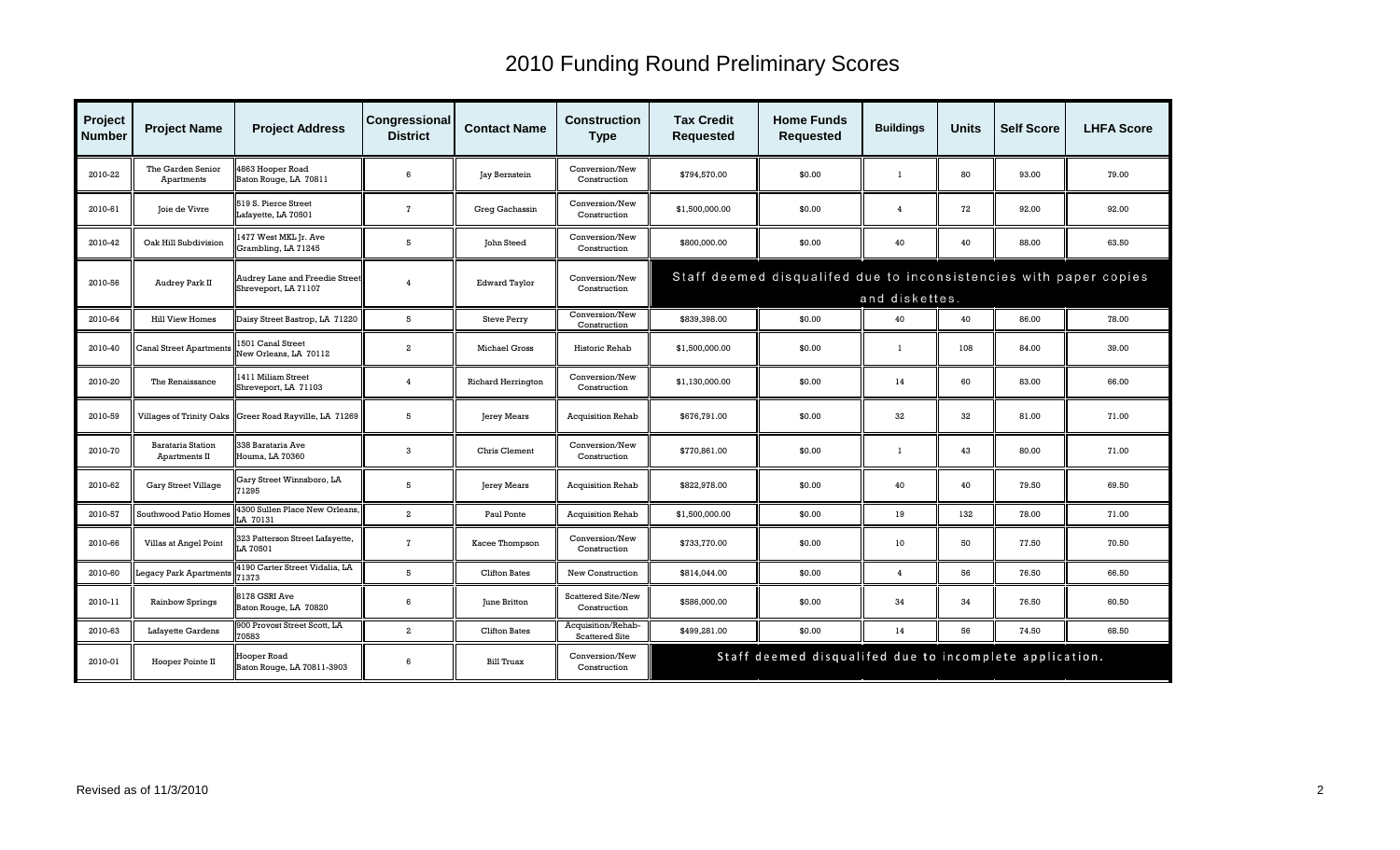| Project<br><b>Number</b> | <b>Project Name</b>               | <b>Project Address</b>                                     | <b>Congressional</b><br><b>District</b> | <b>Contact Name</b> | <b>Construction</b><br><b>Type</b>        | <b>Tax Credit</b><br><b>Requested</b> | <b>Home Funds</b><br><b>Requested</b>                   | <b>Buildings</b> | <b>Units</b> | <b>Self Score</b> | <b>LHFA Score</b> |
|--------------------------|-----------------------------------|------------------------------------------------------------|-----------------------------------------|---------------------|-------------------------------------------|---------------------------------------|---------------------------------------------------------|------------------|--------------|-------------------|-------------------|
| 2010-58                  | <b>Forest Tower</b>               | 10101 Lake Forest Blvd New<br>Orleans, LA 70127            | $\overline{a}$                          | Donald Denham       | <b>Acquisition Rehab</b>                  | \$982,653.00                          | \$0.00                                                  | $\mathbf{1}$     | 200          | 71.50             | 31.50             |
| 2010-55                  | Oakwood Estates II                | Rogers Moore Parkway,<br>Hammond, LA 70401                 | $\mathbf{1}$                            | Dale Lancaster      | <b>Scattered Site/New</b><br>Construction | \$643,000.00                          | \$0.00                                                  | 32               | 32           | 71.50             | 51.50             |
| 2010-04                  | *Floral Acres Apts. I             | 33 Dandelion Drive,<br>Waggaman, LA 70094                  | $\overline{a}$                          | Murray A. Calhoun   | <b>Acquisition Rehab</b>                  | \$269,497.00                          | \$0.00                                                  | 21               | 42           | 71.00             | 43.00             |
| 2010-67                  | Irtesia Way Apartments            | 1151 Ponchartrain Drive Slidell,<br>LA 70458               |                                         | Winton Yerby        | Conversion/New<br>Construction            | \$1,052,699.00                        | \$0.00                                                  | 3                | 64           | 70.50             | 65.00             |
| 2010-06                  | *Floral Acres<br>Apartments II    | 733 Dandelion Drive,<br>Waggaman, LA 70094                 | $\overline{a}$                          | Murray A. Calhoun   | <b>Acquisition Rehab</b>                  | \$209,889.00                          | \$0.00                                                  | 16               | 32           | 70.00             | 43.00             |
| 2010-03                  | *Tarpon Heights Apts              | 6932 West Main, Cut Off, LA<br>0345                        | 3                                       | Murray A. Calhoun   | <b>Acquisition Rehab</b>                  | \$345,480.00                          | \$0.00                                                  | 6                | 48           | 70.00             | 46.00             |
| 2010-80                  | The Flats at 447                  | Glenn Ellis Road,<br>Walker, LA 70785                      | 6                                       | Fred Banks          | New Construction                          | \$1,500,000.00                        | \$0.00                                                  | 5                | 120          | 70.00             | 57.50             |
| 2010-39                  | Residences at Pont Des<br>Mouton  | East Side of Birdsong Road,<br><b>West Pont Des Mouton</b> | $\mathbf{z}$                            | Gary Hassenflu      | Conversion/New<br>Construction            | \$823,404.00                          | \$0.00                                                  | 6                | 48           | 68.00             | 48.00             |
| 2010-18                  | *Bridgestone I & II<br>Apartments | 3852 Hwy 171 Gloster, LA<br>1030                           | $\overline{4}$                          | <b>Kay Miller</b>   | Acquisition Rehab                         | \$190,000.00                          | \$0.00                                                  | $\mathbf{7}$     | 32           | 57.50             | 43.50             |
| 2010-82                  | 1854 North Street LLC             | 1854 North Street, Baton Rouge,<br>LA 70802                | 6                                       | Cornelius Payne     | Historic Rehab                            |                                       | Staff deemed disqualifed due to incomplete application. |                  |              |                   |                   |
| 39                       |                                   |                                                            |                                         |                     |                                           | \$29,691,275.00                       | \$1,331,972.00                                          |                  |              |                   |                   |
|                          |                                   |                                                            |                                         |                     | GO Zone                                   |                                       |                                                         |                  |              |                   |                   |
| 2010-53                  | <b>Bacmonila Gardens</b>          | 344 Frederick Street,<br>Vew Iberia, 70560                 | 3                                       | Tim Smith           | Multifamily                               | \$1,499,999.00                        | \$0.00                                                  | 15               | 150          | 105.00            | 72.00             |
| 2010-07                  | **The Villas of<br>Hammond        | Richsmith Lane,<br>Hammond, LA 70401                       | $\mathbf{1}$                            | Arby Smith          | New Construction                          | \$208,490.00                          | \$0.00                                                  | $\mathbf{1}$     | 64           | 69.00             | 50.00             |
| 2010-65                  | **Dogwood Place<br>Subdivision    | 324 South Lambert Street Iowa,<br>LA 70647                 | $\overline{7}$                          | Larry Hoss          | Scattered Site/New<br>Construction        | \$197,883.00                          | \$0.00                                                  | 60               | 60           | 67.50             | 50.50             |
| $\boldsymbol{3}$         |                                   |                                                            |                                         |                     |                                           | \$1,906,372.00                        | \$0.00                                                  |                  |              |                   |                   |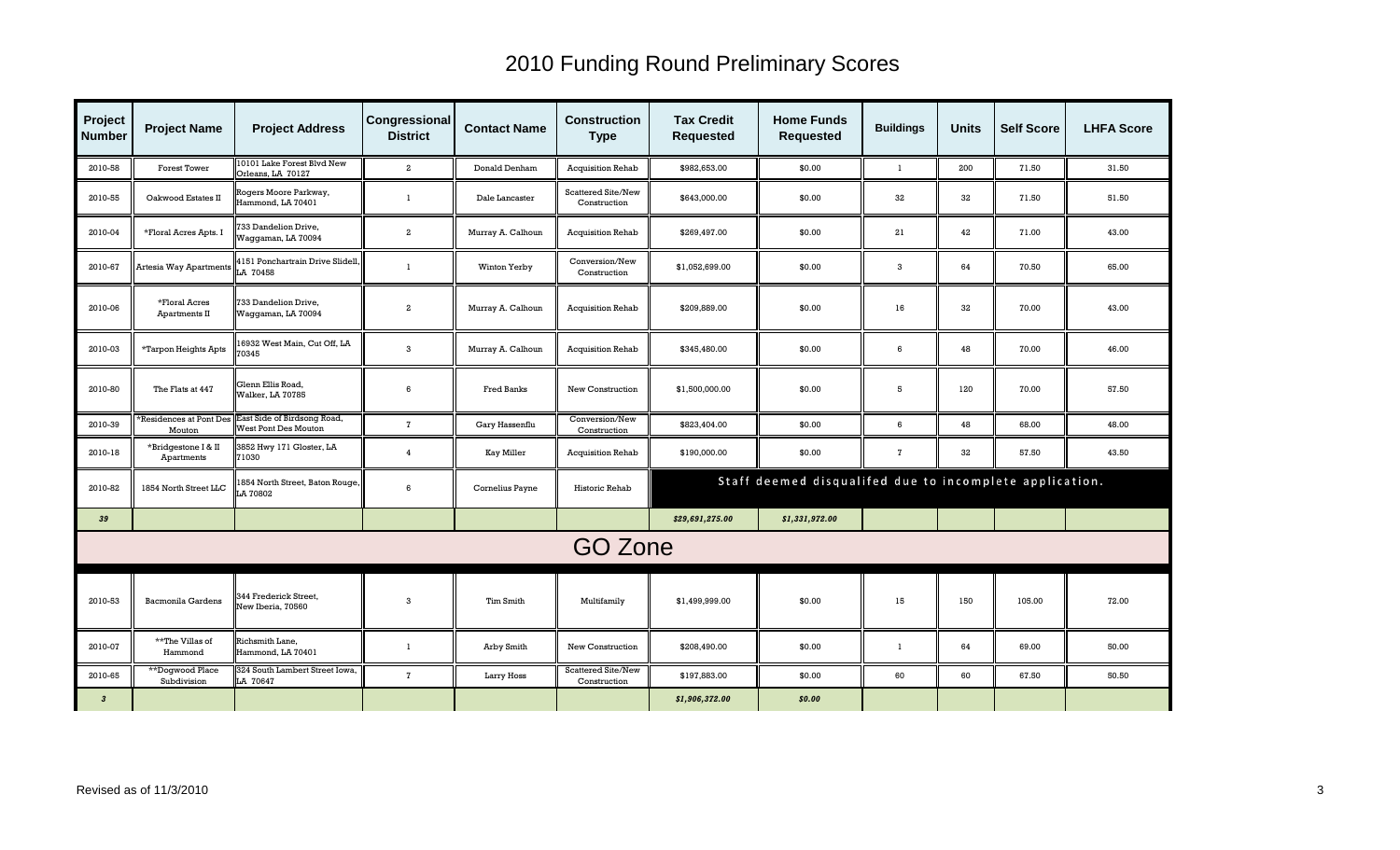| Project<br><b>Number</b>      | <b>Project Name</b>                                      | <b>Project Address</b>                                                                            | Congressional<br><b>District</b> | <b>Contact Name</b> | <b>Construction</b><br><b>Type</b> | <b>Tax Credit</b><br><b>Requested</b> | <b>Home Funds</b><br><b>Requested</b> | <b>Buildings</b> | <b>Units</b> | <b>Self Score</b> | <b>LHFA Score</b> |  |
|-------------------------------|----------------------------------------------------------|---------------------------------------------------------------------------------------------------|----------------------------------|---------------------|------------------------------------|---------------------------------------|---------------------------------------|------------------|--------------|-------------------|-------------------|--|
| <b>GO Zone (Reprocessing)</b> |                                                          |                                                                                                   |                                  |                     |                                    |                                       |                                       |                  |              |                   |                   |  |
| 2010-32                       | <b>Sugar Hill Crossing</b>                               | 20 Acres off Hwy. 70 in St.<br>ames Parish St. James, LA<br>70086                                 | 3                                | Jeffrey Spicer      | Multifamily                        | \$959,841.00                          | \$0.00                                | 100              | 100          |                   |                   |  |
| 2010-30                       | Havens of Abbeville                                      | Rodeo Road, Abbeville, LA                                                                         | $\overline{7}$                   | Jeffrey Spicer      | Multifamily                        | \$885,665.00                          | \$0.00                                | 18               | 72           |                   |                   |  |
| 2010-29                       | Lafitte Redevelopment<br>Blocks 5-8                      | Multiple Addresses                                                                                | $\boldsymbol{2}$                 | <b>Matt Morrin</b>  | Conversion/New<br>Construction     | \$3,312,756.00                        | \$0.00                                | 77               | 142          |                   |                   |  |
| 2010-28                       | Lafitte Senior Housing                                   | 00 N. Galvez New Orleans, LA<br>70112                                                             | $\overline{a}$                   | Matt Morrin         | Conversion/New<br>Construction     | \$2,211,000.00                        | \$0.00                                | $\mathbf{1}$     | 100          |                   |                   |  |
| 2010-27                       | Lafitte Redevelopment<br><b>Off-Site Rehabilitations</b> | Multiple Sites                                                                                    | $\overline{2}$                   | Terri North         | <b>Acquisition Rehab</b>           | \$474,461.00                          | \$0.00                                | 24               | 44           |                   |                   |  |
| 2010-26                       | Lafitte Redevelopment<br><b>Adjudicated Housing</b>      | Multiple Sites                                                                                    | $\overline{2}$                   | Terri North         | Scattered Site/New<br>Construction | \$3,704,025.00                        | \$0.00                                | 94               | 148          |                   |                   |  |
| 2010-17                       | The Woodlands                                            | Chalmette, LA 70043                                                                               | $\mathbf{3}$                     | <b>Matt Harris</b>  | Conversion/New<br>Construction     | \$1,079,710.00                        | \$0.00                                | $\overline{4}$   | 72           |                   |                   |  |
| 2010-16                       | Riverview                                                | Chalmette, LA 70043                                                                               | 3                                | <b>Matt Harris</b>  | Conversion/New<br>Construction     | \$1,079,710.00                        | \$0.00                                | $\overline{4}$   | 72           |                   |                   |  |
| 2010-34                       | Stonebridge of Lake<br>Charles                           | Approximately 1995 E.<br>McNeese Street Lake Charles,<br>LA 70607                                 | $\mathbf{z}$                     | Jeffrey Spicer      | Multifamily                        | \$1,427,769.00                        | \$0.00                                | 8                | 140          |                   |                   |  |
| 2010-14                       | Magnolia Park                                            | Chalmette, LA 70043                                                                               | $\mathbf{3}$                     | <b>Matt Harris</b>  | Conversion/New<br>Construction     | \$1,079,710.00                        | \$0.00                                | $\overline{4}$   | 72           |                   |                   |  |
| 2010-33                       |                                                          | NE Corner of 5th Ave. and<br>Havens of Lake Charles Power Center Pkwy., Lake<br>Charles, LA 70607 | $\overline{7}$                   | Jeffrey Spicer      | Multifamily                        | \$890,802.00                          | \$0.00                                | 18               | 72           |                   |                   |  |
| 2010-13                       | Parc Place                                               | Chalmette, LA 70043                                                                               | 3                                | Matt Harris         | Conversion/New<br>Construction     | \$1,079,710.00                        | \$0.00                                | $\overline{4}$   | 72           |                   |                   |  |
| 2010-15                       | Acadian Village                                          | Maurice, LA 70555                                                                                 | $\mathbf{7}$                     | <b>Matt Harris</b>  | Conversion/New<br>Construction     | \$1,019,005.00                        | \$0.00                                | $\overline{4}$   | 72           |                   |                   |  |
| 2010-75                       | The Meadows                                              | Southside Intersection of E<br>McNeese @ 5th Ave                                                  | $\overline{7}$                   | Jonah Dowling       | Conversion/New<br>Construction     | \$850,000.00                          | \$0.00                                | $\overline{a}$   | 180          |                   |                   |  |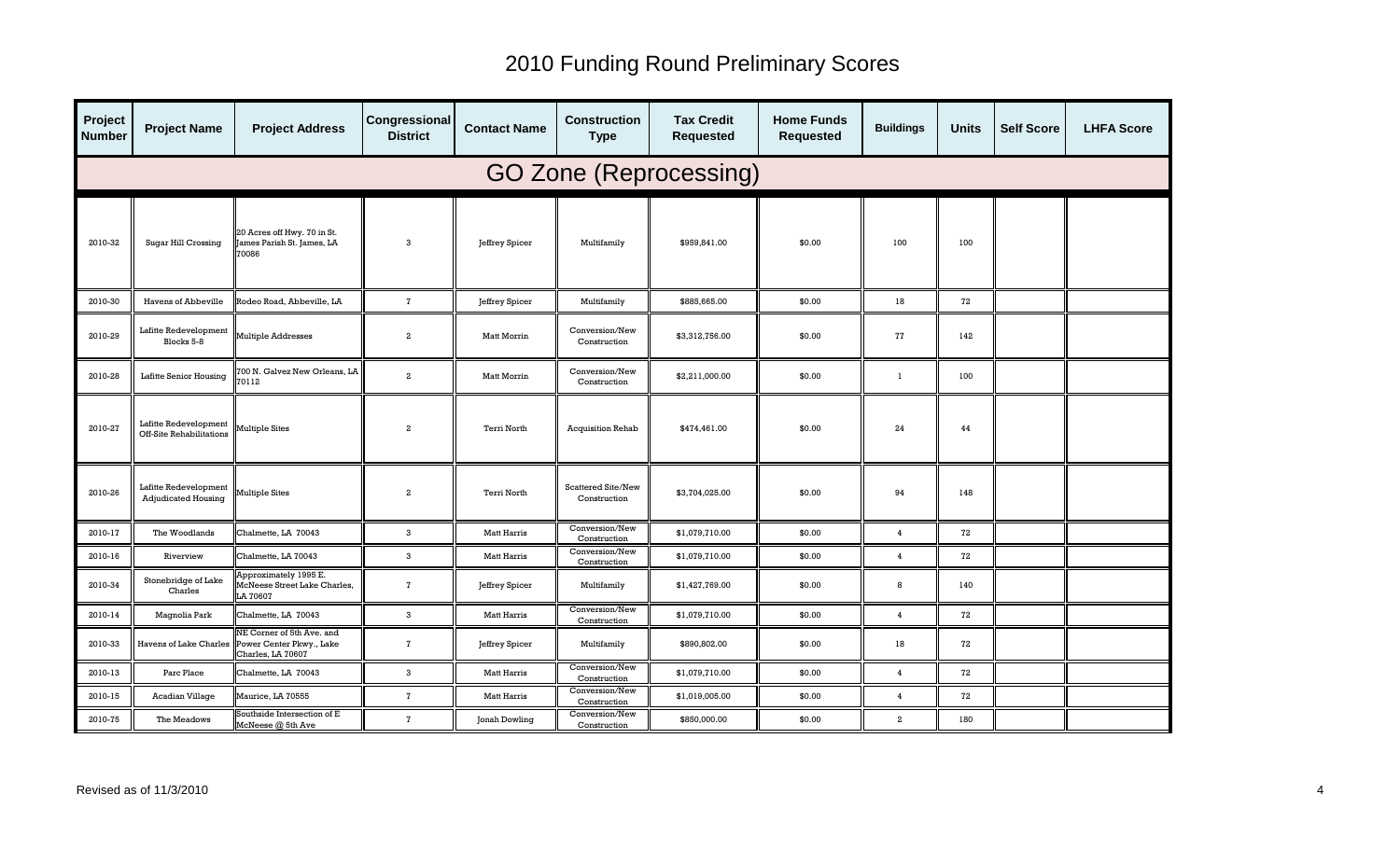| Project<br><b>Number</b> | <b>Project Name</b>              | <b>Project Address</b>                                                     | Congressional<br><b>District</b> | <b>Contact Name</b>   | <b>Construction</b><br><b>Type</b> | <b>Tax Credit</b><br><b>Requested</b> | <b>Home Funds</b><br><b>Requested</b> | <b>Buildings</b> | <b>Units</b> | <b>Self Score</b> | <b>LHFA Score</b> |
|--------------------------|----------------------------------|----------------------------------------------------------------------------|----------------------------------|-----------------------|------------------------------------|---------------------------------------|---------------------------------------|------------------|--------------|-------------------|-------------------|
| 2010-51                  | <b>Wesley Chapel</b>             | 10008 Avenue L Baton Rouge,<br>LA 70807                                    | 6                                | <b>Richard Murray</b> | Substantial Rehab                  | \$1,014,925.00                        | \$0.00                                | 8                | 82           |                   |                   |
| 2010-31                  | Villas of Lake Charles           | NE Corner of 5th Ave. and<br>Power Center Pkwy., Lake<br>Charles, LA 70607 | $\mathbf{7}$                     | Jeffrey Spicer        | Multifamily                        | \$915,767.00                          | \$0.00                                | $\overline{4}$   | 72           |                   |                   |
| 2010-35                  | Oak Villa II                     | 3600 Bender Blvd Algiers, LA<br>70114                                      | $\overline{a}$                   | Murray Childers       | Conversion/New<br>Construction     | \$1,094,187.00                        | \$0.00                                | $\mathbf{1}$     | 80           |                   |                   |
| 2010-83                  | <b>BW Cooper I</b>               | 3402 Earhart New Orleans, LA<br>70125                                      | $\overline{a}$                   | Judith Moran          | Conversion/New<br>Construction     | \$6,676,761.00                        | \$0.00                                | 159              | 410          |                   |                   |
| 2010-76                  | <b>Crescent Garden Homes</b>     | Multiple addresses - scattered<br>ite                                      | $\overline{a}$                   | Jonah Dowling         | New Construction                   | \$405,000.00                          | \$0.00                                | 143              | 143          |                   |                   |
| 19                       |                                  |                                                                            |                                  |                       |                                    | \$30,160,804.00                       | \$0.00                                |                  |              |                   |                   |
| <b>Ike</b>               |                                  |                                                                            |                                  |                       |                                    |                                       |                                       |                  |              |                   |                   |
| 2010-47                  | Bayou Bluff                      | 2228 Old Highway 171<br>Lake Charles, LA 70615                             | $\mathbf{7}$                     | <b>Ben Taylor</b>     | Conversion/New<br>Construction     | \$712,000.00                          | \$0.00                                | 30               | 30           | 101.00            | 83.00             |
| 2010-46                  | <b>Kingsley Court</b>            | 2331 Cline Street<br>Lake Charles, LA 70601                                | $\mathbf{7}$                     | Ben Taylor            | Conversion/New<br>Construction     | \$568,000.00                          | \$0.00                                | 24               | 24           | 98.50             | 87.50             |
| 2010-37                  | Lakewood Manor<br>Apartments     | 124 Giovanni Street<br>Lake Charles, LA 70601                              | $\mathbf{7}$                     | Adrian Iglesias       | Acquisition Rehab                  | \$550,644.00                          | \$0.00                                | 15               | 60           | 97.50             | 76.00             |
| 2010-54                  | <b>Gulf Breeze Estates</b>       | Highway 1142,<br>Cameron, LA 70631                                         | $\overline{a}$                   | Dale Lancaster        | Scattered Site/New<br>Construction | \$706,000.00                          | \$0.00                                | 32               | 32           | 81.50             | 45.50             |
| $\boldsymbol{4}$         |                                  |                                                                            |                                  |                       |                                    | \$2,536,644.00                        | \$0.00                                |                  |              |                   |                   |
|                          |                                  |                                                                            |                                  |                       | <b>PHA</b>                         |                                       |                                       |                  |              |                   |                   |
| 2010-48                  | <b>Willow Creek</b><br>Townhomes | 5876 Quida Mae Drive<br>Baton Rouge, LA 70812                              | 6                                | <b>Richard Murray</b> | Conversion/New<br>Construction     | \$750,000.00                          | \$0.00                                | 10               | 42           | 105.00            | 101.50            |
| 2010-36                  | St. Bernard IIB                  | 4100 Duplessis Street<br>New Orleans, LA 70122                             | $\overline{a}$                   | Monika McKay          | Conversion/New<br>Construction     | \$740,000.00                          | \$0.00                                | 8                | 48           | 87.50             | 87.50             |
| 2010-24                  | <b>Legacy Heights Phase II</b>   | Loblolly Lane, Alexandria, LA<br>1303                                      | 5                                | <b>Brian Swanton</b>  | Conversion/New<br>Construction     | \$739,393.00                          | \$0.00                                | $\overline{a}$   | 40           | 79.00             | 56.00             |
| $\boldsymbol{3}$         |                                  |                                                                            |                                  |                       |                                    | \$2,229,393.00                        | \$0.00                                |                  |              |                   |                   |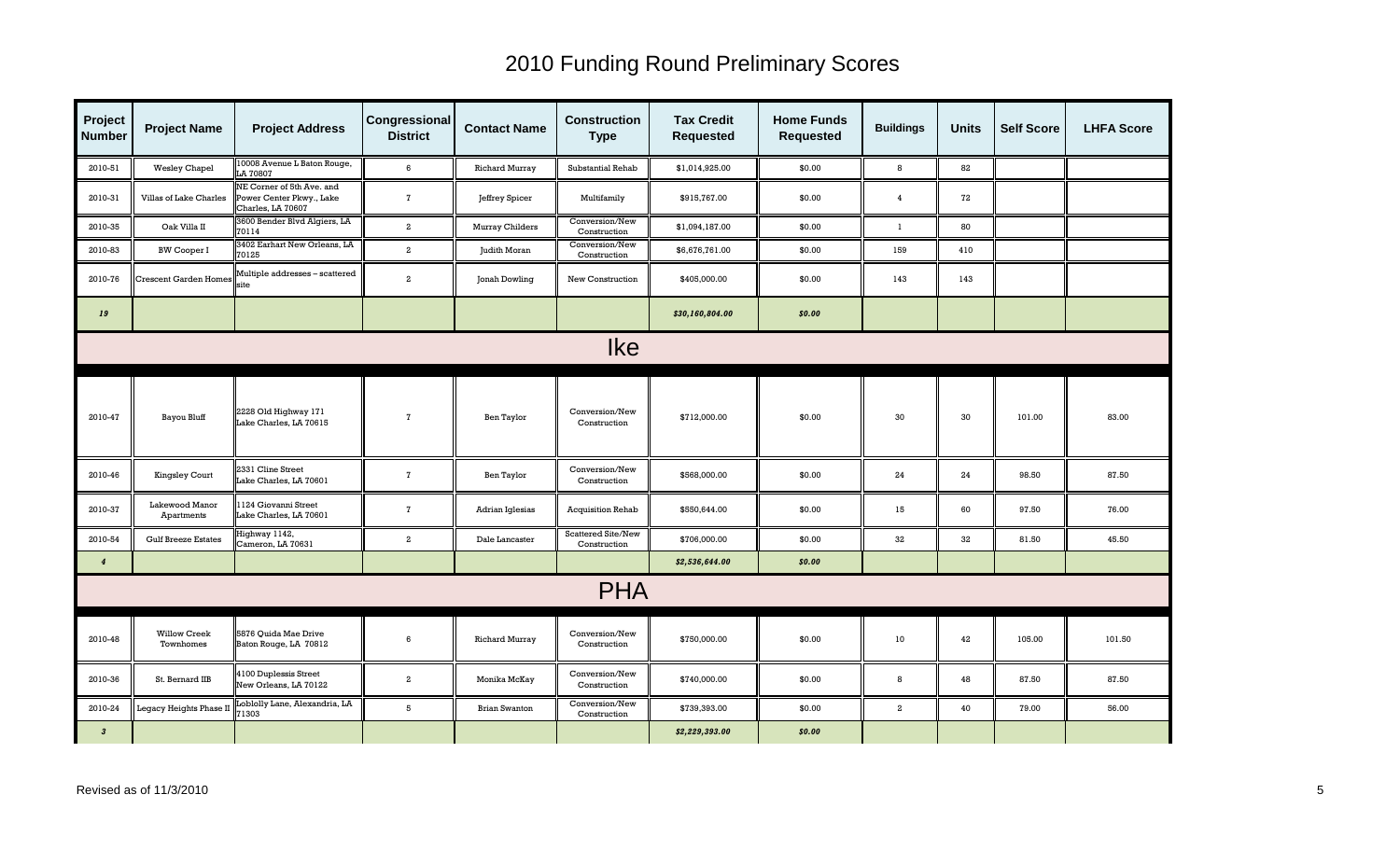| Project<br><b>Number</b> | <b>Project Name</b>                  | <b>Project Address</b>                                             | Congressional<br><b>District</b> | <b>Contact Name</b>       | <b>Construction</b><br><b>Type</b> | <b>Tax Credit</b><br><b>Requested</b> | <b>Home Funds</b><br><b>Requested</b> | <b>Buildings</b> | <b>Units</b> | <b>Self Score</b> | <b>LHFA Score</b> |
|--------------------------|--------------------------------------|--------------------------------------------------------------------|----------------------------------|---------------------------|------------------------------------|---------------------------------------|---------------------------------------|------------------|--------------|-------------------|-------------------|
| QNP/CHDO                 |                                      |                                                                    |                                  |                           |                                    |                                       |                                       |                  |              |                   |                   |
| 2010-45                  | Autumn Place<br>Townhomes            | 5656 McClelland Drive<br>Baton Rouge, LA 70805                     | 6                                | <b>Richard Murray</b>     | Conversion/New<br>Construction     | \$750,000.00                          | \$0.00                                | 10               | 42           | 99.00             | 99.00             |
| 2010-21                  | Arbor Hill Senior<br>Apartments      | <b>300 Block of East Shamrock</b><br>Avenue<br>Pineville, LA 71360 | 5                                | Jay Bernstein             | Conversion/New<br>Construction     | \$704,691.00                          | \$0.00                                | $\mathbf{1}$     | 56           | 97.00             | 87.00             |
| 2010-44                  | Sycamore Point                       | Burg Jones Lane at Sycamore<br><b>Street</b><br>Monroe, LA 71202   | 5                                | James Freeman             | Conversion/New<br>Construction     | \$740,000.00                          | \$0.00                                | 39               | 39           | 96.00             | 70.00             |
| 2010-69                  | Garden Grove<br>Subdivision          | Churchill Street<br>Monroe, LA 71203                               | 5                                | Ervin Turner              | Conversion/New<br>Construction     | \$724,689.00                          | \$0.00                                | 34               | 34           | 92.00             | 73.00             |
| 2010-12                  | Lykes Steamship<br>Apartments        | 1770 Tchoupitoulas Street<br>New Orleans, LA                       | $\overline{a}$                   | Victor Smeltz             | Historic Rehab                     | \$945,000.00                          | \$0.00                                | $\mathbf{1}$     | 56           | 84.50             | 65.50             |
| 2010-43                  | Golden Meadows<br>Subdivision        | <b>Bond Street</b><br>Jonesboro, LA 71251                          | 5                                | <b>Herbert Simmons</b>    | Conversion/New<br>Construction     | \$680,000.00                          | \$0.00                                | 32               | 32           | 83.00             | 61.00             |
| 6                        |                                      |                                                                    |                                  |                           |                                    | \$4,544,380.00                        | \$0.00                                |                  |              |                   |                   |
|                          |                                      |                                                                    |                                  |                           | <b>Rural</b>                       |                                       |                                       |                  |              |                   |                   |
| 2010-23                  | <b>Ashford Place</b><br>Subdivision  | Golson Road<br>Delhi, LA 71232                                     | 5                                | Patrick Temple            | New Construction                   | \$720,000.00                          | \$64,262.00                           | 32               | 32           | 111.00            | 52.00             |
| 2010-09                  | Jonesboro Villas                     | 300 Leon Drive, Jonesboro, LA<br>71251                             | 5                                | Kerry Banks               | <b>Acquisition Rehab</b>           | \$157,161.00                          | \$0.00                                | $\overline{4}$   | 32           | 87.00             | 76.50             |
| 2010-08                  | <b>Red River Apartments</b>          | 914 East Carroll Street<br>Coushatta, LA 71019                     | $\overline{4}$                   | Kerry Banks               | Acquisition Rehab                  | \$205,392.00                          | \$0.00                                | 6                | 32           | 84.00             | 69.00             |
| 2010-74                  | <b>Highland Common</b><br>Apartments | 302 Francis Prejean Cir.,<br>Duson, LA 70529                       | $\overline{7}$                   | <b>Robert Whittington</b> | <b>Acquisition Rehab</b>           | \$250,000.00                          | \$0.00                                | $\overline{4}$   | 36           | 83.00             | 70.00             |